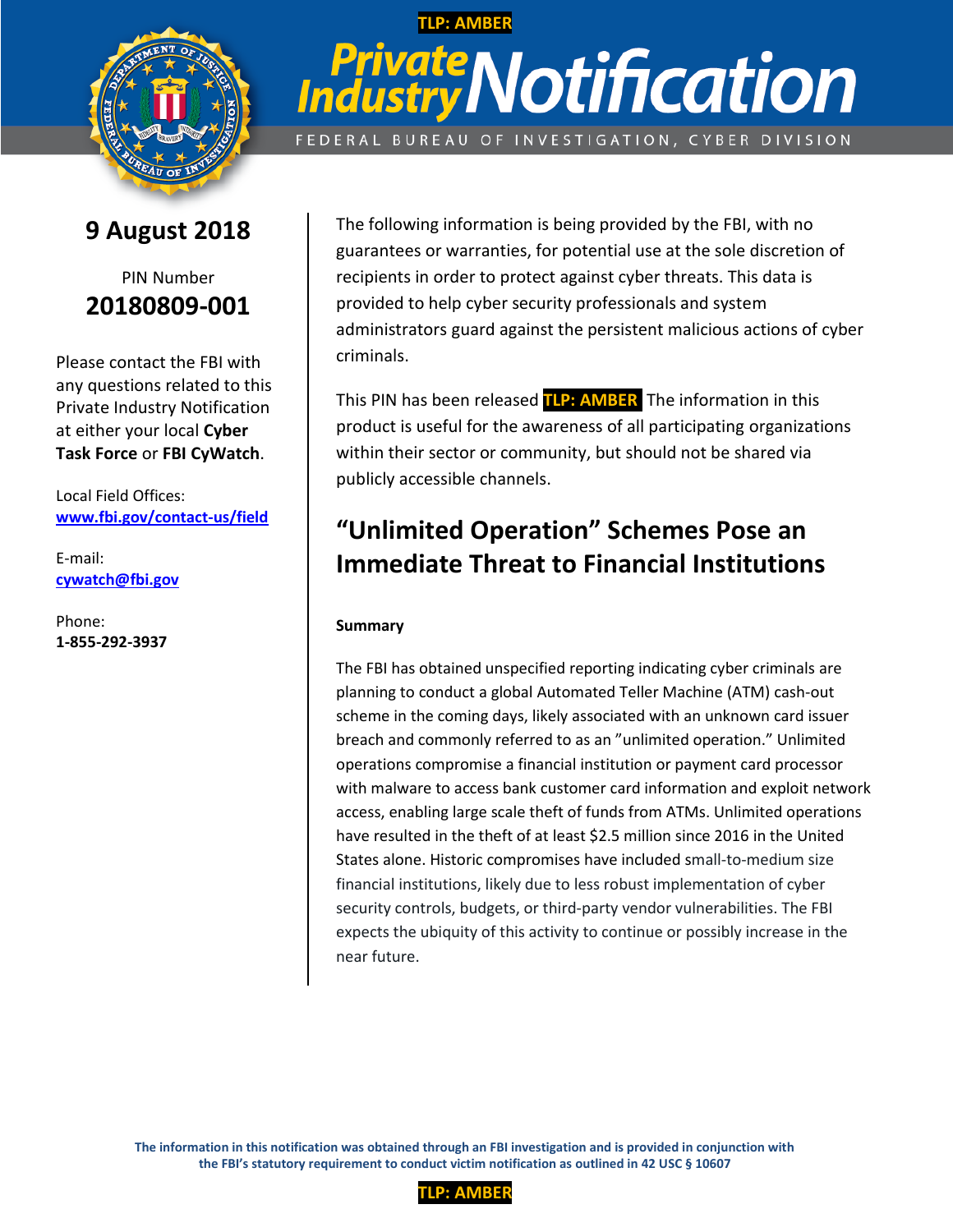

# **TLP: AMBER Private Notification** FEDERAL BUREAU OF INVESTIGATION, CYBER DIVISION

#### **Threat**

Unlimited operations require unauthorized network access to targeted financial institutions to acquire and/or access customer debit accounts for alteration and use during the ATM cash-out. To successfully complete this scheme, criminals need:

- 1. Unauthorized access to unencrypted bank card data. This may originate from bank customer information, a payment card processor, a point-of-sale vendor, or be purchased from another cyber criminal.
- 2. The expertise and ability to manipulate security and anti-fraud protocols pertaining to:
	- a. Account balances (available funds)
	- b. Withdrawal limit (amount which can be taken out from a single account)
	- c. Bank, card, and ATM specific security measures (warnings identifying fraudulent behavior and block transactions)

The cyber criminals typically create fraudulent copies of legitimate cards by sending stolen card data to coconspirators who imprint the data on reusable magnetic strip cards, such as gift cards purchased at retail stores. At a pre-determined time, the co-conspirators withdraw account funds from ATMs using these cards.

The cyber criminals also alter account balances and security measures to make an unlimited amount of money available at the time of the transactions, allowing for large amounts of cash to be quickly removed from the ATM. Criminals are more likely to initiate this scheme during low visibility times to minimize detection and prolong access to ATMs without interruptions.

The cyber criminals will often launder these funds by converting them into virtual currency, investing in local or regional criminal enterprises, or transferring them overseas. Of note, unlimited operations are distinct from a similar scheme known as ATM jackpotting since the software or mechanics of the ATM are not altered to enable the disbursement of funds.

#### **Recommendations**

Financial Institutions

- Implement separation of duties or dual authorization procedures for account balance or withdrawal increases above a specified threshold.
- Implement application whitelisting to block the execution of malware.
- Block execution of files from TEMP directories, from which most phishing malware attempts to execute.
- Monitor, audit, and limit administrator and business critical accounts with the required access and authority to modify the account attributes mentioned above.

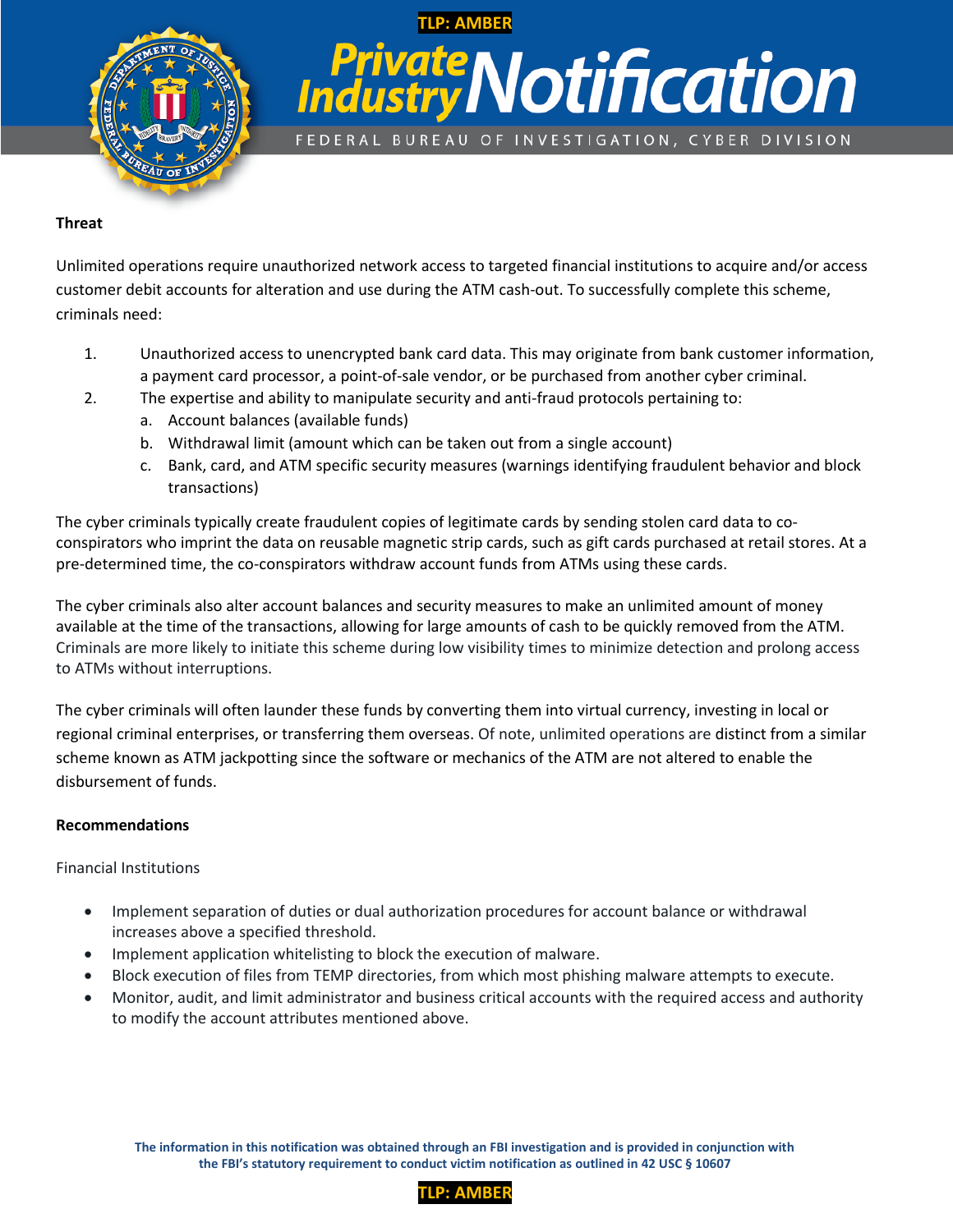

## **TLP: AMBER Private Notification** FEDERAL BUREAU OF INVESTIGATION, CYBER DIVISION

- Monitor for remote network protocols and administrative tools used to pivot back into the network or conduct post-exploitation of a network, such as PowerShell, Cobalt Strike, and TeamViewer.
- Monitor for SSL or TLS traffic over non-standard ports.
- Monitor for network traffic to regions wherein you would not expect to see outbound connections from your financial institution.
- Scrutinize attachments and Web site hyperlinks contained in e-mails, and do not open attachments included in unsolicited e-mails.
- Implement strong password requirements and two-factor authentication using a physical or digital token when possible for local administrators and business critical roles to inhibit lateral movement.
- Implement an update and patch management cycle.
- Install and regularly update anti-virus or anti-malware software on hosts.
- Implement an incident management system, and prepare an incident response plan for rapid deployment in case of a cyber intrusion.
- Update software for ATMs regularly and maintain awareness of security incidents associated with similar ATMs.
- Identify areas in systems that disarm alerts, and determine best practices when tampered with.
- Implement chip and PIN procedures for debit cards to restrict criminals from using store purchased gift cards as fake debit cards.
- Upgrade PowerShell to new versions with enhanced logging features, and centralize logs to detect usage of commonly used malware-related PowerShell commands.
- Patch all systems for critical vulnerabilities, prioritizing timely patching of Internet-connected systems for known vulnerabilities and software processing Internet data, such as Web browsers, browser plugins, and document readers.

#### Card Owner

- Educate consumers on appropriate preventive and reactive actions to social engineering threats, including how employees from the financial institution should respond in their respective position and environment.
- Require multiple approval authorities for account alterations, and encourage two-factor authentication when available.
- Use discretion when posting to social media and company Web sites, especially job duties/descriptions, hierarchal information, and out-of-office details.
- See other published Privacy Industry Notifications, especially those related to Business Email Compromise.